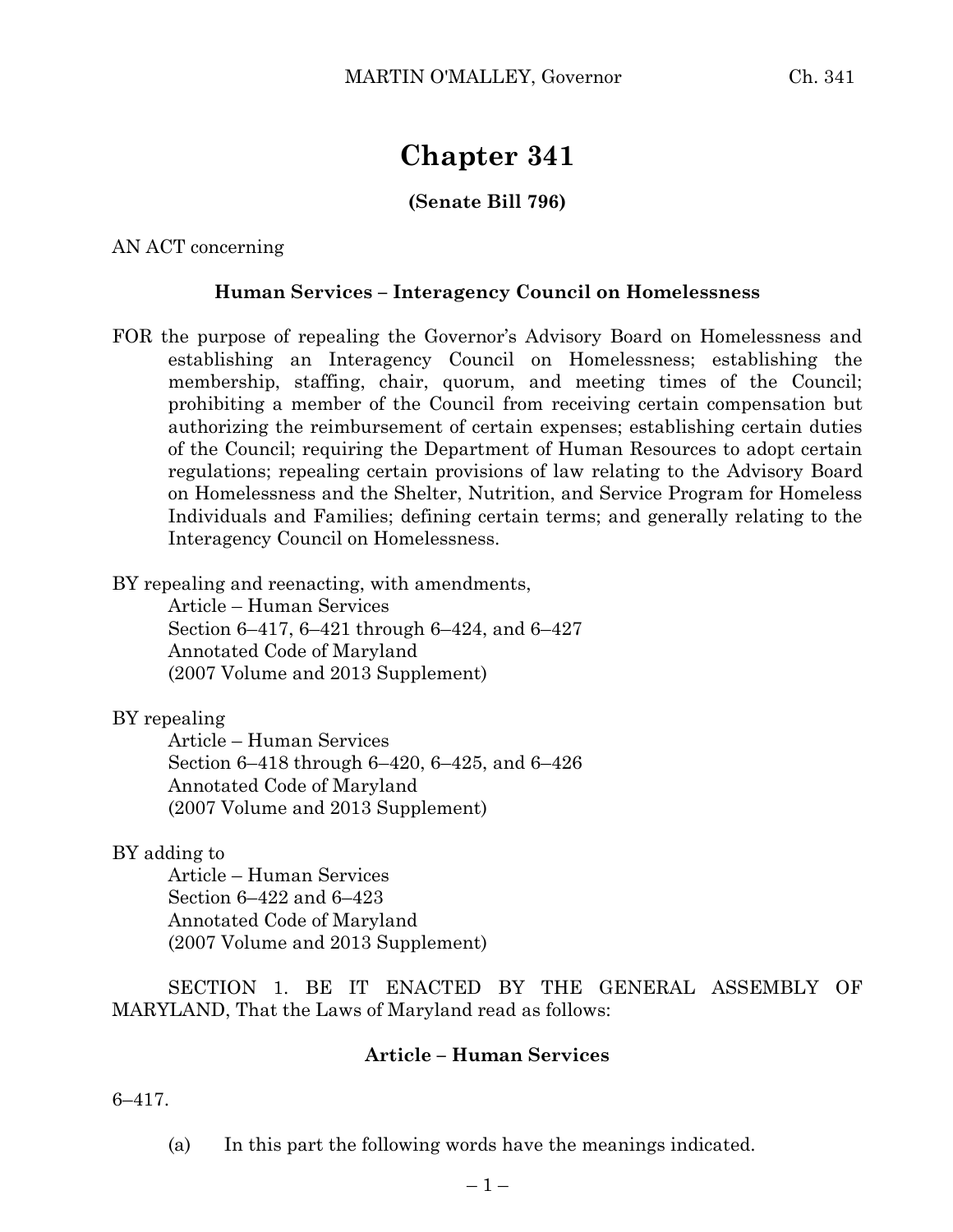# Ch. 341 2014 LAWS OF MARYLAND

# **(B) "CONTINUUM OF CARE" MEANS A REGIONAL OR LOCAL PLANNING BODY THAT COORDINATES HOUSING AND SERVICES FUNDING FOR HOMELESS FAMILIES AND INDIVIDUALS.**

**[**(b)**] (C) [**"Advisory Board" means the Governor's Advisory Board**] "COUNCIL" MEANS THE INTERAGENCY COUNCIL** on Homelessness.

**[**(c) "Homeless individual" means an individual who:

(1) is in need of housing or emergency shelter and proper nutrition;

(2) cannot be placed immediately in another available housing, nutrition, and service program; and

(3) is a resident of the State when the individual makes an application for housing.

(d) "Housing crisis" means a situation involving a family or individual who is:

(1) threatened with the immediate loss of housing or other shelter;

(2) without resources to avoid an impending eviction; or

(3) otherwise at risk of becoming homeless.

(e) "Program" means the Shelter, Nutrition, and Service Program for Homeless Individuals and Families.**]**

**[**6–418.

The General Assembly finds and declares that:

(1) an increasing number of individuals and families in the State are homeless and lack proper nutrition and adequate services;

(2) current State–operated programs do not adequately address these problems; and

(3) as a result, there is a lack of quality emergency public and private housing, nutrition, and service programs available for these individuals and families.**]**

**[**6–419.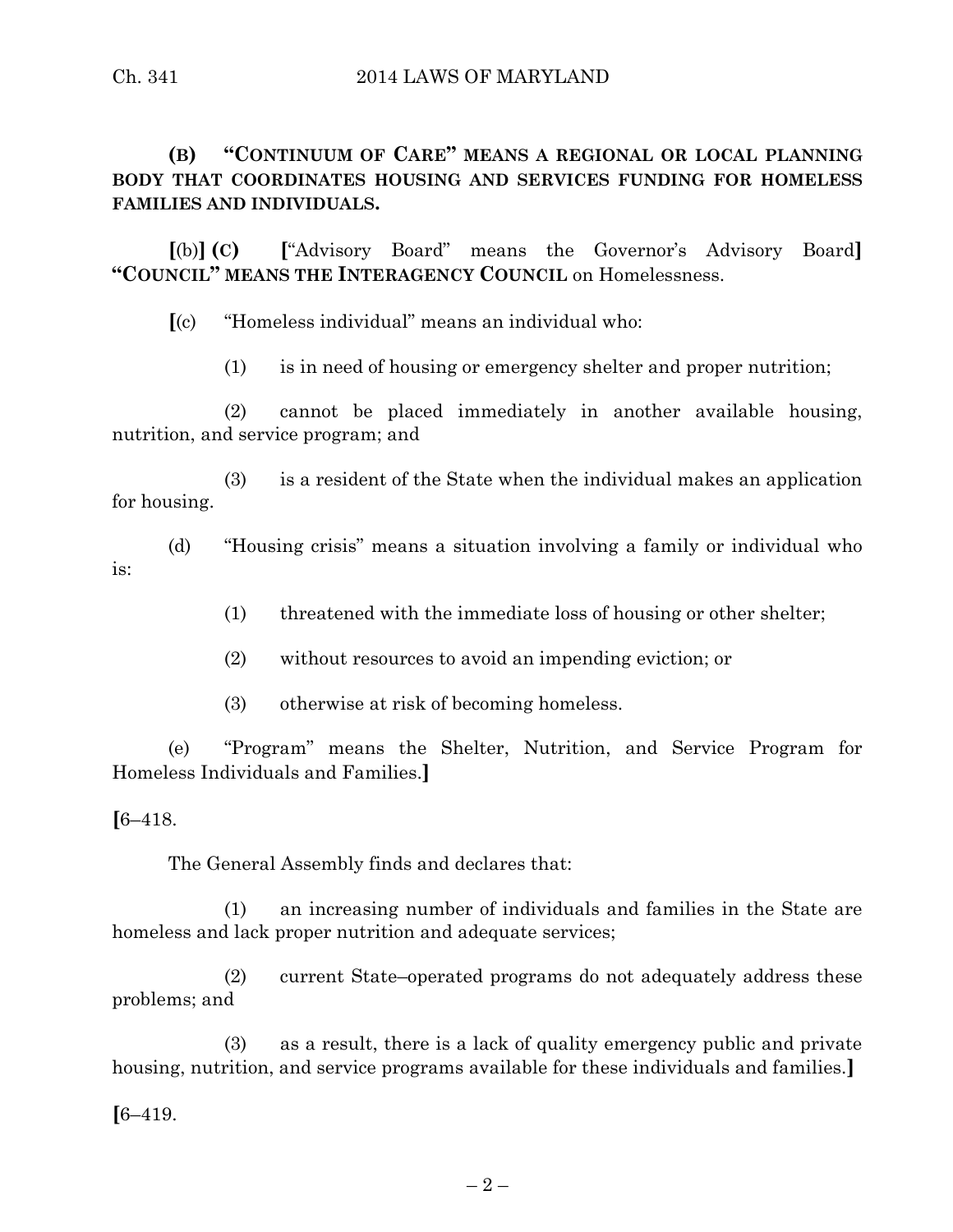The Governor may establish a shelter, nutrition, and service program for homeless individuals and families.**]**

**[**6–420.

The purposes of the Program are to provide facilities or programs that offer and provide:

(1) crisis and transition shelter, proper nutrition, and adequate services to homeless individuals and families, which may include linkage to multiple service components, centralized decision making regarding placement, case management, transportation, and follow–up services; and

(2) services to prevent individuals and families in a housing crisis from becoming homeless.**]**

**[**6–421.**] 6–418.**

There is an **[**Advisory Board**] INTERAGENCY COUNCIL** on Homelessness.

**[**6–422.**] 6–419.**

(a) The **[**Advisory Board**] COUNCIL** consists of **[**two members from each congressional district in the State appointed by the Governor.**] THE FOLLOWING MEMBERS:**

**(1) THE SECRETARY OF AGING, OR THE SECRETARY'S DESIGNEE;**

**(2) THE SECRETARY OF BUDGET AND MANAGEMENT, OR THE SECRETARY'S DESIGNEE;**

**(3) THE SECRETARY OF HEALTH AND MENTAL HYGIENE, OR THE SECRETARY'S DESIGNEE;**

**(4) THE SECRETARY OF HOUSING AND COMMUNITY DEVELOPMENT, OR THE SECRETARY'S DESIGNEE;**

**(5) THE SECRETARY, OR THE SECRETARY'S DESIGNEE;**

**(6) THE SECRETARY OF LABOR, LICENSING, AND REGULATION, OR THE SECRETARY'S DESIGNEE;**

**(7) THE SECRETARY OF PUBLIC SAFETY AND CORRECTIONAL SERVICES, OR THE SECRETARY'S DESIGNEE;**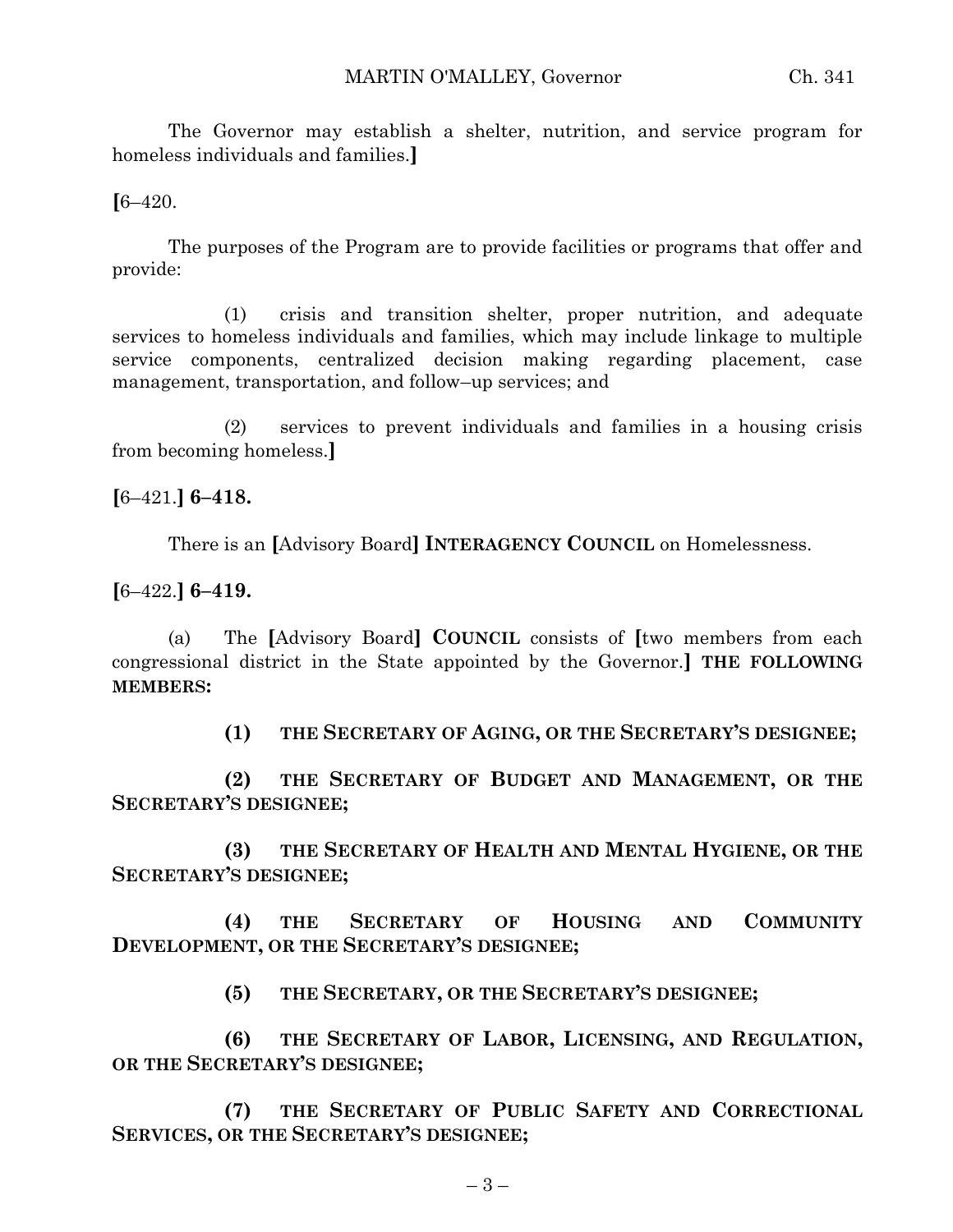**(8) THE STATE SUPERINTENDENT OF SCHOOLS, OR THE STATE SUPERINTENDENT'S DESIGNEE;**

**(9) THE SECRETARY OF TRANSPORTATION, OR THE SECRETARY'S DESIGNEE;**

**(10) THE SECRETARY OF VETERANS AFFAIRS, OR THE SECRETARY'S DESIGNEE; AND**

**(11) THE SECRETARY OF JUVENILE SERVICES, OR THE SECRETARY'S DESIGNEE; AND**

**(11) (12) THE FOLLOWING MEMBERS, APPOINTED BY THE GOVERNOR:**

**(I) ONE REPRESENTATIVE OF THE GOVERNOR'S OFFICE FOR CHILDREN;**

**(II) THREE REPRESENTATIVES OF LOCAL CONTINUUMS OF CARE; AND**

**(III) FIVE SIX REPRESENTATIVES FROM DIVERSE GEOGRAPHICAL REGIONS OF THE STATE ENGAGED IN HOMELESS ADVOCACY WITH A FOCUS ON HOUSING, EMPLOYMENT, AND ACCESS TO HEALTHCARE; AND**

### **(IV) ONE COMMUNITY REPRESENTATIVE WHO HAS PERSONALLY EXPERIENCED HOMELESSNESS.**

(b) **[**(1) The term of a member is 2 years.

(2) The terms of the members are staggered as required by the terms provided for members of the Advisory Board on October 1, 2007.

(3) At the end of a term, a member continues to serve until a successor is appointed.

(4) A member who is appointed after a term has begun serves only for the rest of the term and until a successor is appointed.

(c)**]** The Governor may remove a member for incompetence or misconduct.

**[**6–423.**] 6–420.**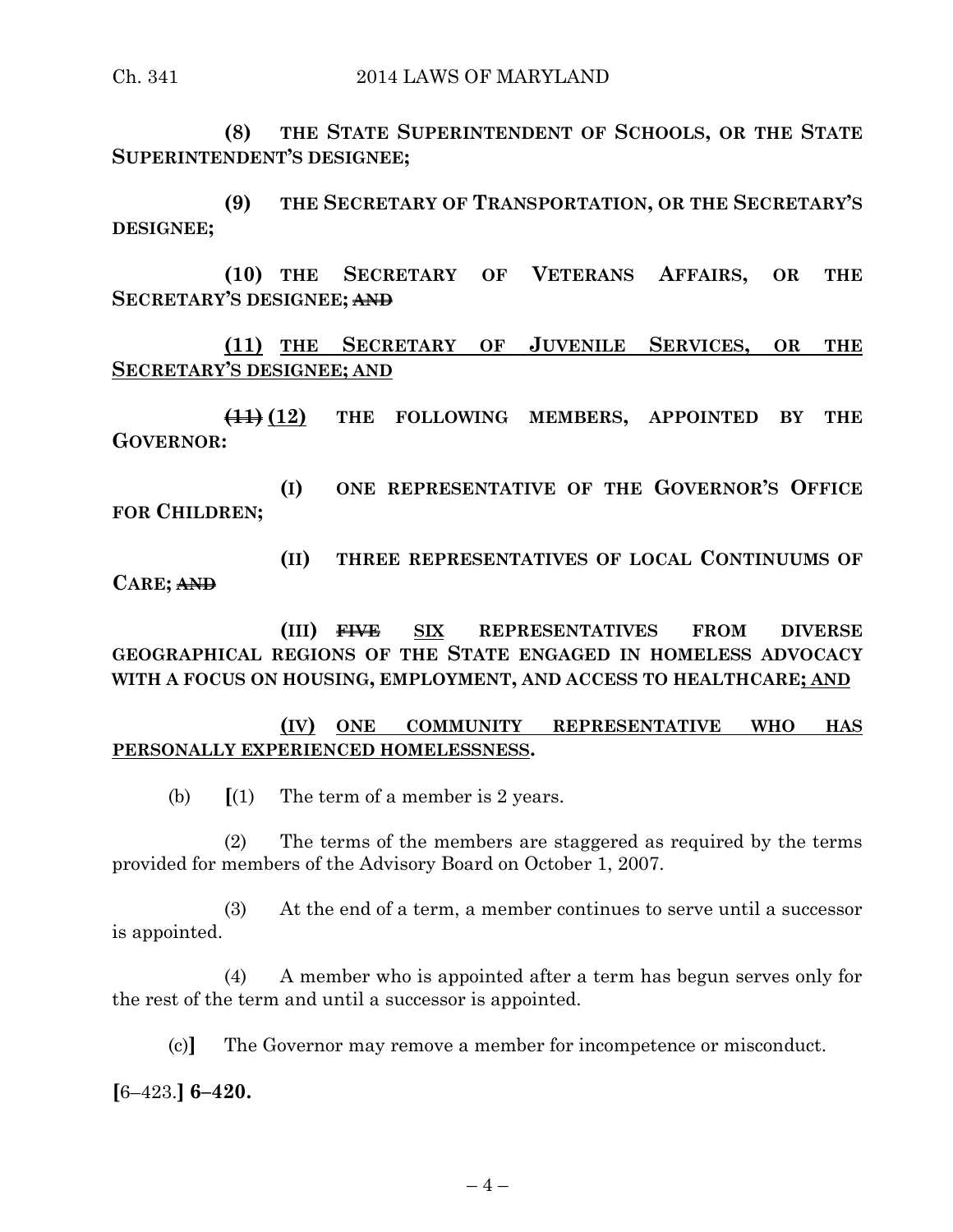(a) **[**(1)**]** From among its members, the **[**Advisory Board annually**] COUNCIL** shall elect a chair.

**[**(2) The manner of the election of a chair shall be as the Advisory Board determines.**]**

(b) **[**The Advisory Board may employ a staff and make other expenditures in accordance with the State budget.**] AFTER THE ELECTION OF THE FIRST CHAIR, A CANDIDATE FOR CHAIR MUST BE A MEMBER OF THE COUNCIL WHO ATTENDED AT LEAST A MAJORITY OF THE COUNCIL'S MEETINGS DURING THE YEAR IMMEDIATELY PRECEDING THE ELECTION.**

**(C) THE TERM OF THE CHAIR IS 2 YEARS.**

**(D) THE CHAIR MAY NOT SERVE CONSECUTIVE TERMS.**

**[**6–424.**] 6–421.**

(a) A majority of the members then serving on the **[**Advisory Board**] COUNCIL** is a quorum.

(b) The **[**Advisory Board**] COUNCIL** shall determine the times and places of its meetings.

(c) A member of the **[**Advisory Board**] COUNCIL**:

(1) may not receive compensation as a member of the **[**Advisory Board**] COUNCIL**; but

(2) is entitled to reimbursement for expenses under the Standard State Travel Regulations, as provided in the State budget.

#### **6–422.**

# **THE DEPARTMENT SHALL PROVIDE STAFF FOR THE COUNCIL.**

**[**6–425.

The Advisory Board shall:

(1) advise the Department on the adoption of regulations to design and administer the Program;

(2) coordinate and monitor the operation of the Program;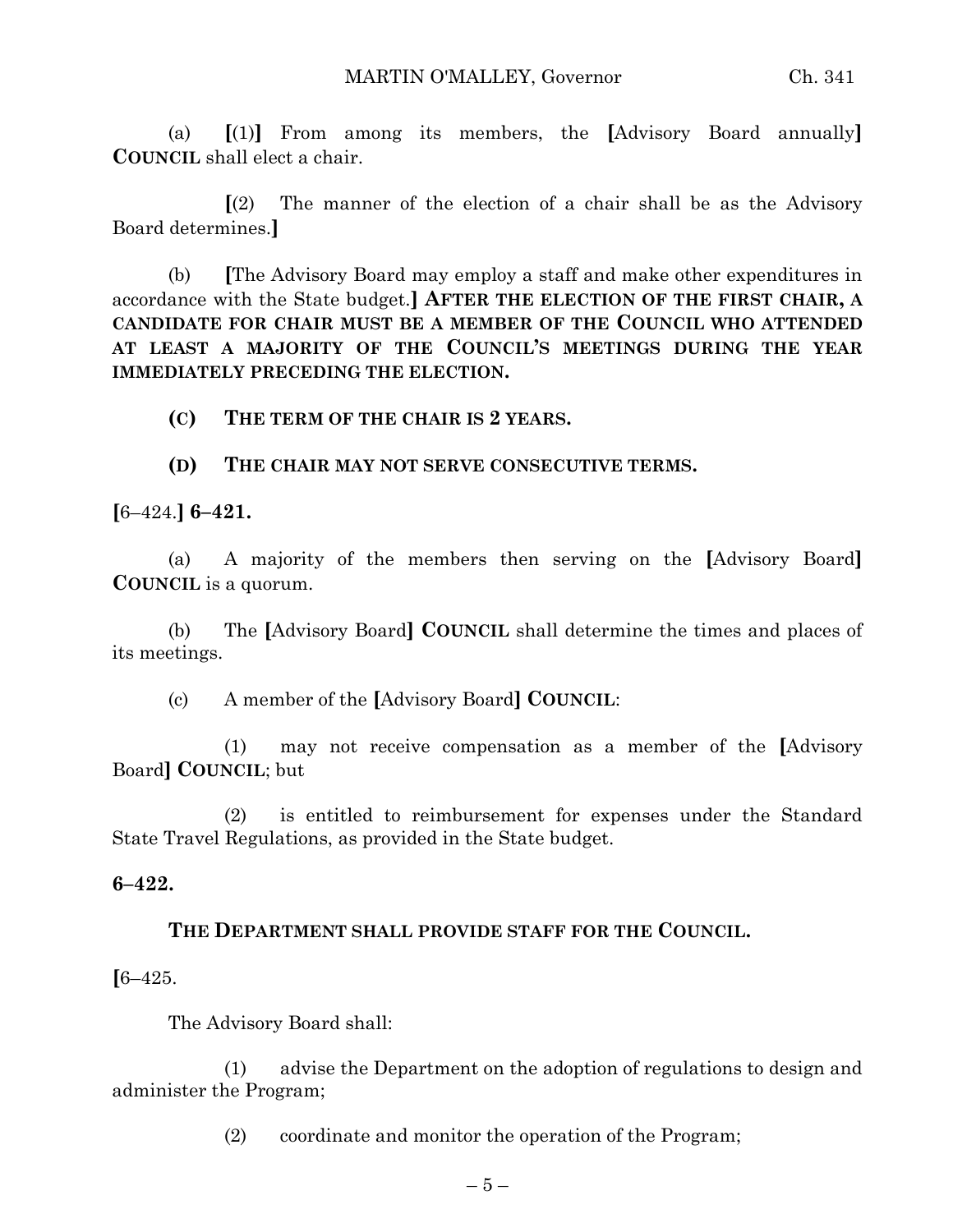(3) propose annually to the Department a budget and a funding request for the Program;

- (4) advise the Department on:
	- (i) a plan to serve homeless individuals;
	- (ii) the distribution of funds;
	- (iii) the effectiveness of programs; and
	- (iv) the needs of the homeless;

(5) make recommendations to the Department on the allocation of any available federal funds, State funds, foundation grants, and private donations to establish, administer, and operate shelter, nutrition, and service programs for homeless individuals and families;

(6) make recommendations to the Department on the allocation of funds to the areas of the State considering unmet needs, the number of homeless individuals and families in those areas, proximity to similar services, availability of alternate sources of funds, and other relevant factors; and

(7) report annually to the Governor and, subject to  $\S$  2–1246 of the State Government Article, to the General Assembly on the activities of the Program, including:

- (i) financial reports;
- (ii) Advisory Board actions;
- (iii) distribution of funds; and
- (iv) service successes and failures.**]**

**[**6–426.

- (a) The Department shall:
	- (1) contract with nonprofit organizations to operate the Program;

(2) seek the recommendations of the Advisory Board about policy determinations, the allocation of funds, and the development of a plan to serve homeless individuals and families;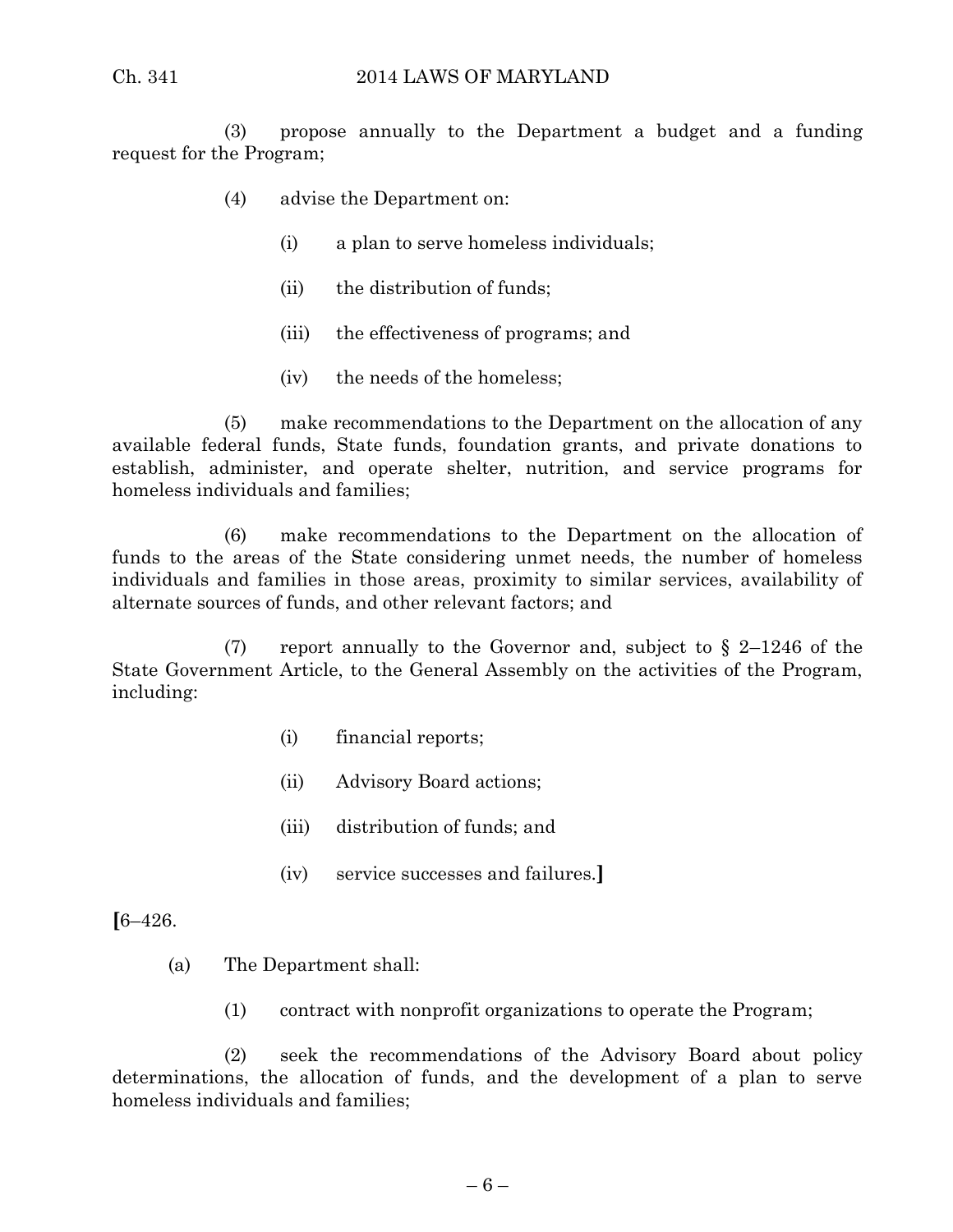(3) allocate any available federal funds and State funds to establish, administer, and operate shelter, nutrition, and service programs for homeless individuals and families;

(4) allocate funds to the areas of the State, considering unmet needs and the number of homeless individuals and families in those areas;

(5) establish a housing counselor and aftercare program to assist families and individuals in obtaining and maintaining permanent housing;

(6) establish and implement a homelessness prevention program to provide services to families and individuals in a housing crisis, which may include:

- (i) case management services;
- (ii) counseling to detect households at risk of becoming
	- (iii) training on budgeting and other life skills;
	- (iv) education about tenants' rights and responsibilities; and
	- (v) cash assistance;

(7) establish uniform reporting criteria for providers of services to homeless individuals and families under this part;

(8) collect regional data on the number of homeless individuals and families that receive services under this part; and

(9) make recommendations on the resources necessary to provide adequate programs.

(b) (1) The Department shall report annually to the Governor on the extent of homelessness during the preceding year.

(2) The Department shall submit a report to the Governor and, subject to § 2–1246 of the State Government Article, to the General Assembly on the effectiveness of the homelessness prevention program in preventing families and individuals from becoming homeless.**]**

#### **6–423.**

homeless;

**THE COUNCIL SHALL:**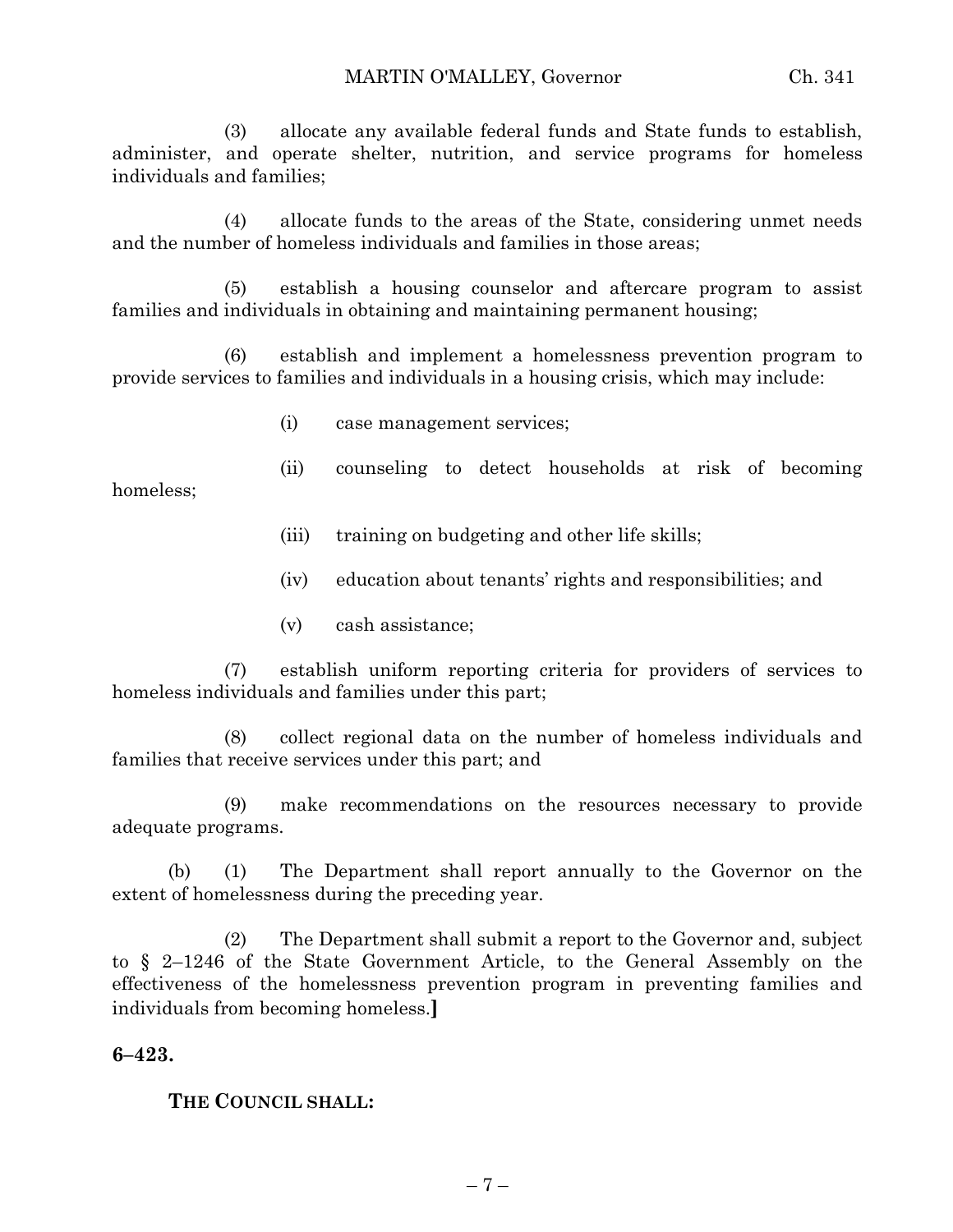**(1) COORDINATE STATE POLICY AND WORKING RELATIONSHIPS AMONG STATE, LOCAL, AND NONPROFIT AGENCIES CONCERNING EFFORTS TO REMEDY AND PREVENT HOMELESSNESS;**

**(2) COORDINATE DATA SHARING BETWEEN LOCAL CONTINUUMS OF CARE;**

**(3) COORDINATE OUTREACH TO EACH CONTINUUM OF CARE TO DEVELOP JOINT STRATEGIES THAT IMPACT STATE AND FEDERAL FUNDING EFFORTS TO REMEDY AND PREVENT HOMELESSNESS;**

**(4) DETERMINE COMPREHENSIVE AND EFFECTIVE COLLABORATIVE STRATEGIES AND BEST PRACTICES FOR REMEDIATION AND PREVENTION OF HOMELESSNESS IN THE STATE, IN PARTICULAR ADDRESSING THE DIFFERING NEEDS OF THE STATE'S GEOGRAPHIC AREAS;**

**(5) REVIEW AND ANALYZE THE NEED FOR AND AVAILABILITY OF AFFORDABLE AND ACCESSIBLE HOUSING RESOURCES TO ADDRESS THE NEEDS OF HOMELESS INDIVIDUALS THROUGHOUT THE STATE;**

**(6) RECOMMEND CHANGES NECESSARY TO ALLEVIATE OR PREVENT HOMELESSNESS, INCLUDING MAKING RECOMMENDATIONS** *ANNUALLY* **TO THE GENERAL ASSEMBLY, IN ACCORDANCE WITH § 2–1246 OF THE STATE GOVERNMENT ARTICLE, AND APPROPRIATE STATE AGENCIES AND ORGANIZATIONS REGARDING EFFECTIVE POLICIES, EFFECTIVE DISTRIBUTION OF RESOURCES, AND ACCESS TO AVAILABLE SERVICES AND PROGRAMS;**

**(7) IDENTIFY SUPPORTIVE SERVICES FOR SPECIAL POPULATIONS, INCLUDING VETERANS, YOUTH, FAMILIES, AND INDIVIDUALS WITH MENTAL ILLNESSES BEHAVIORAL HEALTH PROBLEMS;**

**(8) DISSEMINATE INFORMATION AND EDUCATE THE PUBLIC ABOUT THE PREVALENCE AND CAUSES OF AND RESPONSES TO HOMELESSNESS; AND**

**(9) SOLICIT INPUT FROM THE ADVOCACY COMMUNITY, THE BUSINESS COMMUNITY, THE FAITH COMMUNITY, AND CONSUMERS REGARDING POLICY AND PROGRAM DEVELOPMENT.**

**[**6–427.**] 6–424.**

The Department shall adopt regulations**[**, with the advice and recommendations of the Advisory Board,**]** to govern the **[**implementation**] DEVELOPMENT,**